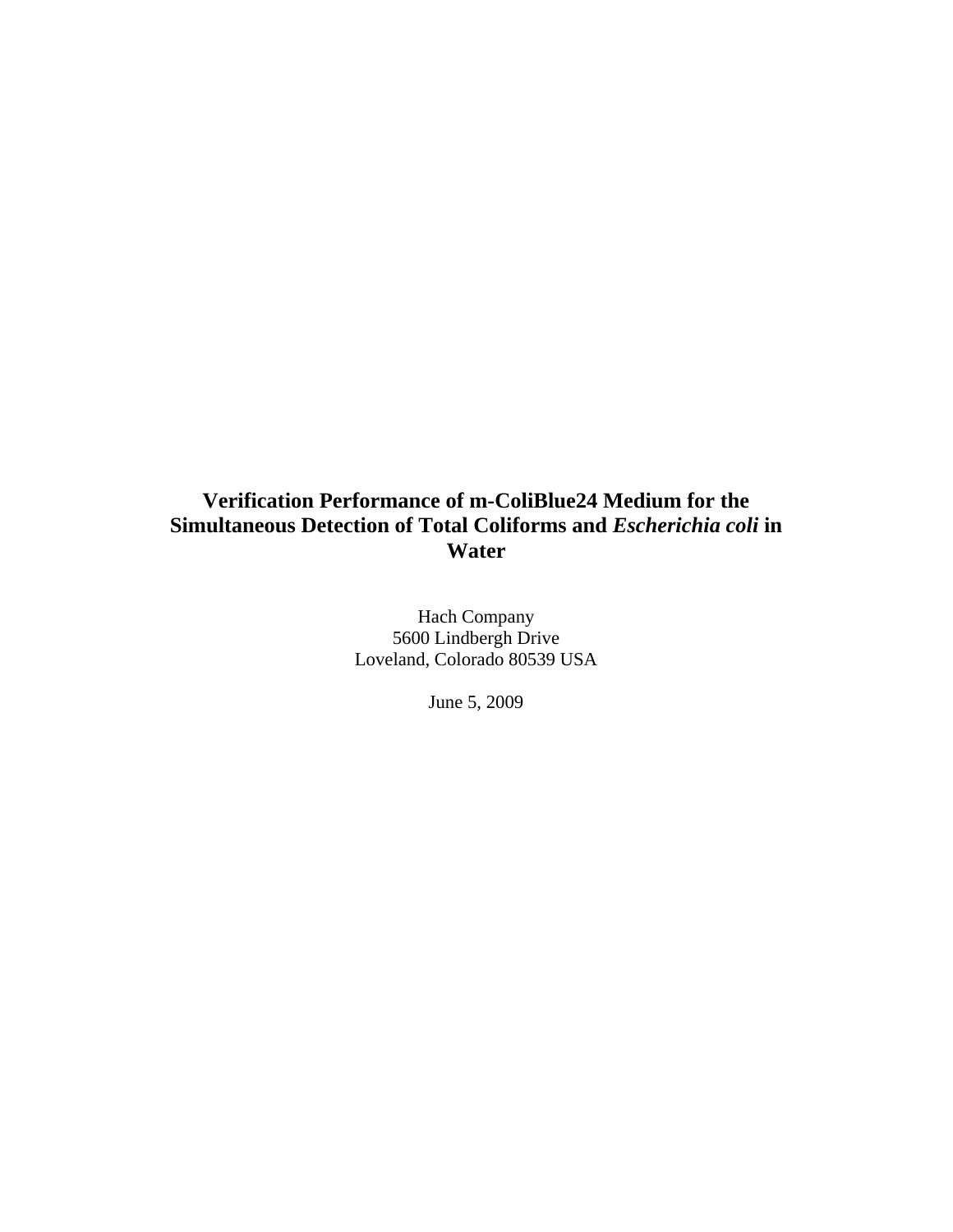## I**NTRODUCTION**

m-ColiBlue24® is a differential membrane filter (MF) medium for the simultaneous detection and enumeration of both total coliforms (TC) and *Escherichia coli* (*E. coli*) in water samples in 24 hours or less on the basis of their specific enzyme activities. The medium has been validated for use with drinking water, source water, and wastewater in single-laboratory and multilaboratory studies and is United States Environmental Protection Agency (USEPA) approved for use by certified drinking water laboratories (presence/absence) and for regulatory compliance in ambient water and wastewater (enumeration).

## S**ITUATION**

Recently, a report from a state hygiene laboratory and two side-by-side verification studies performed in Mexico and Puerto Rico raised questions about whether m-ColiBlue24 may be under reporting the detection and enumeration of *E. coli*. In all three instances, no information was provided as to the root cause of this asserted under-reporting. These instances appeared isolated as laboratories using m-ColiBlue24 for regulatory reporting purposes were not observing or reporting this anomaly. However, Hach Company, in the interest of public health and its customers who use m-ColiBlue24, placed the medium on product hold and began a detailed quality assurance investigation.

## I**NVESTIGATION**

 $\overline{a}$ 

Hach Company began an internal investigation with its manufacturing process, formulary, quality control (QC) procedures and results, use model (use methodology), and USEPA protocols<sup>1</sup>, for evaluating microbiological methods and media. In this investigation, Hach's QC department observed low recovery of single strain *E. coli* organisms when analyzed in combination with m-Coliblue24 medium and a certain brand of absorbent pads. Hach then contracted with Dr. Doug Rice *et al*., of Colorado State University Environmental Services to conduct an absorbent pad study. Samples were prepared from a stock solution of single-strain colonies of *E. coli*, then analyzed in combination with m-ColiBlue24 and a reference media using multiple lots of different vendor provided absorbent pads.

The results of this study indicated substantially low or no recovery of *E. coli* with the suspect cellulose absorbent pad. Similarly, with all other absorbent pads, reduced recovery was observed from that of the reference media, but in those cases, the coefficient of variation (CV) was statistically similar. Therefore, it was concluded that (1) the absorbent pad was the root-cause of low or no recovery of *E. coli*; and (2) with all other absorbent pads, reduced recovery from that of the reference medium was a result of using single-strain *E. coli* organisms.

<sup>&</sup>lt;sup>1</sup> EPA Method 1604: Total Coliforms and Escherichia coli in Water by Membrane Filtration Using a Simultaneous Detection Technique (MI Medium), EPA 821-R-02-024, United States Environmental Protection Agency, Office of Water, Washington DC 20460; EPA Microbiological Alternate Test Procedure Protocol for Drinking Water, Ambient Water, and Wastewater Monitoring Methods, EPA 821-B-03-004, United States Environmental Protection Agency, Office of Water, Washington DC 20460.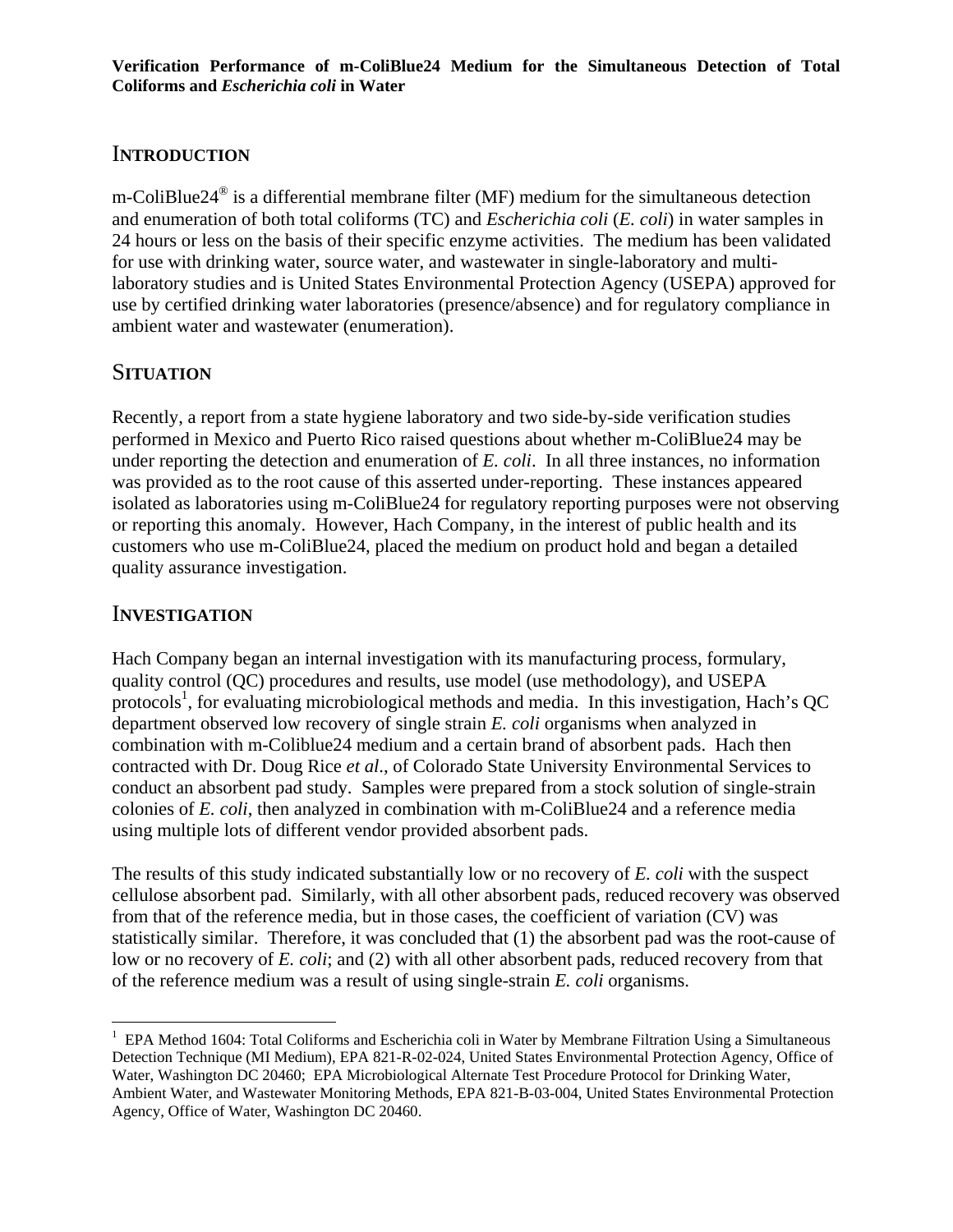Review of the USEPA protocols for microbiological media evaluation indicated that performance of a method's medium should be based on the analysis of *E. coli* derived from primary treated wastewater effluent and that colony recovery performance should be interpreted from  $log_{10}$ -based transformed data using coefficient of variance (a measure of repeatability). It was determined from the state hygiene, Mexico, and Puerto Rico studies that performance of m-ColiBlue24 against a reference medium was based solely on absolute colony recovery.

#### V**ERIFICATION OF m-COLIBLUE24 PERFORMANCE**

Based on the investigative results from Colorado State University and USEPA protocols for microbiological media evaluation, a performance study was designed and conducted by Dr. Ted Pass *et al*., of Morehead State University to compare and verify the performance of m-ColiBlue24 against USEPA approved reference media, using indigenous strains of *E. coli* from primary treated wastewater effluent. Samples were prepared and analyzed at three different colony forming unit (CFU) ranges (1-10 CFU, 11-30 CFU, and >30 CFU). The results of this study (Appendix A) indicate the recovery of *E. coli* when using m-ColiBlue24 medium is statistically equivalent to all other USEPA approved MF media.

In a final performance evaluation of m-ColiBlue24, Morehead State University prepared and analyzed Webby certification proficiency test (PT) samples<sup>2</sup> against all USEPA approved MF media. The m-ColiBlue24 medium and all other media were found to be "Acceptable" for presence/absence in drinking water and "Acceptable" for enumeration in wastewater (Appendix B).

#### C**ONCLUSIONS**

The studies from Colorado State University indicates that certain absorbent pads, when used in combination with m-ColiBlue24 medium and testing against single-strain organisms, may yield substantially lower recovery of *E. coli* when compared against another reference medium. When using other absorbent pads, m-ColiBlue24 performance is statistically equivalent to its reference media. Based on this research, Hach has concluded that its product is only compatible with the following branded pads:

- Pall Corporation (e.g., Sterile Petri Dishes with Absorbant Pads)
- Private Label/OEM products manufactured by Pall
- Gelman (now owned by Pall)
- Sartorius cellulose pads and glass fibre pads
- Sartorius BioSart products with the integrated Petri dish

No other pad is compatible with the product and the use of any pad other than those recommended above may result in unreliable, inaccurate data.

 $\overline{a}$ <sup>2</sup> Webby Environmental Proficiency Study RR-05226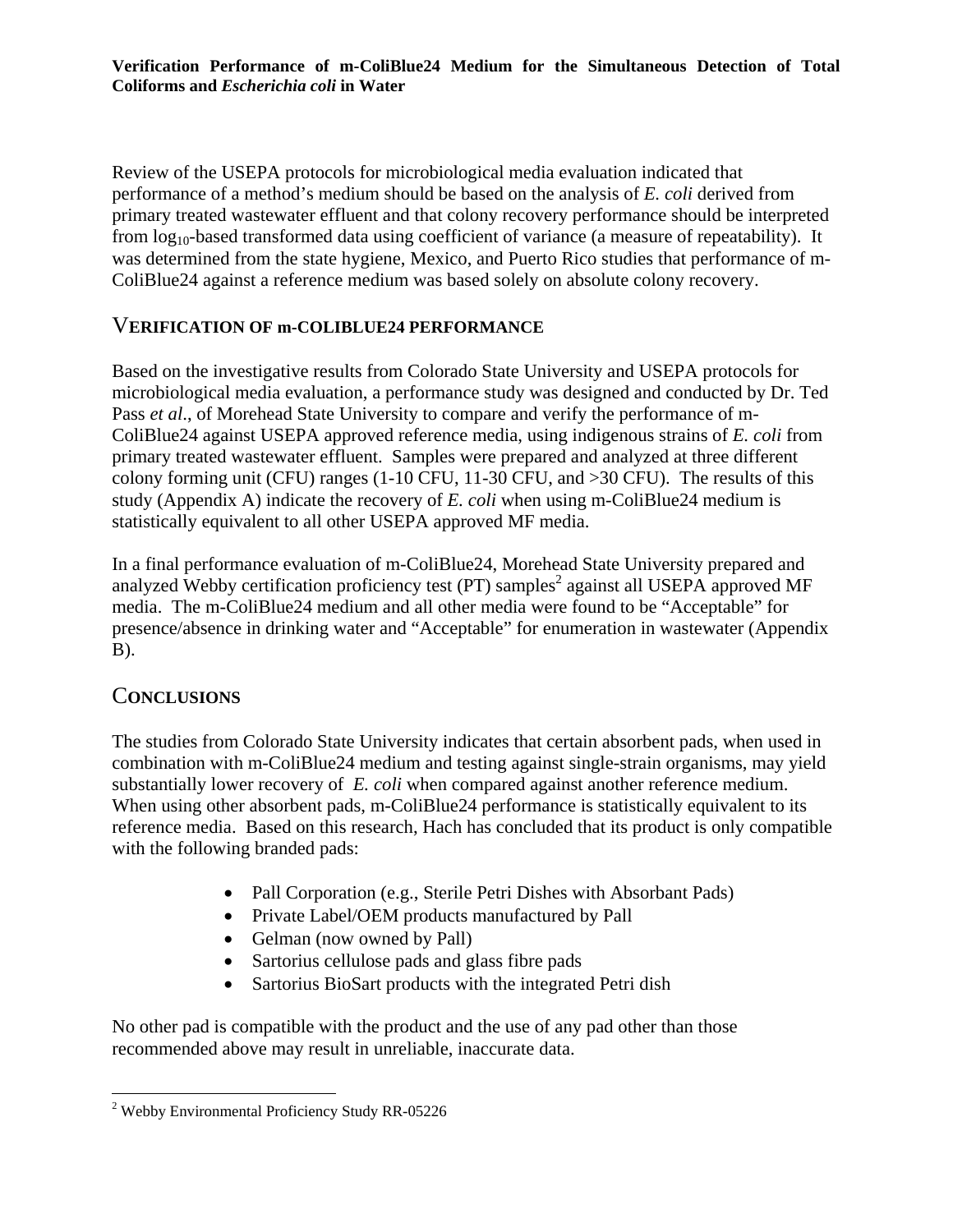The verification study from Morehead State University indicates that m-ColiBlue 24 performance is equivalent to all other USEPA approved MF media and its colony recovery and coefficient of variation are statistically indifferent.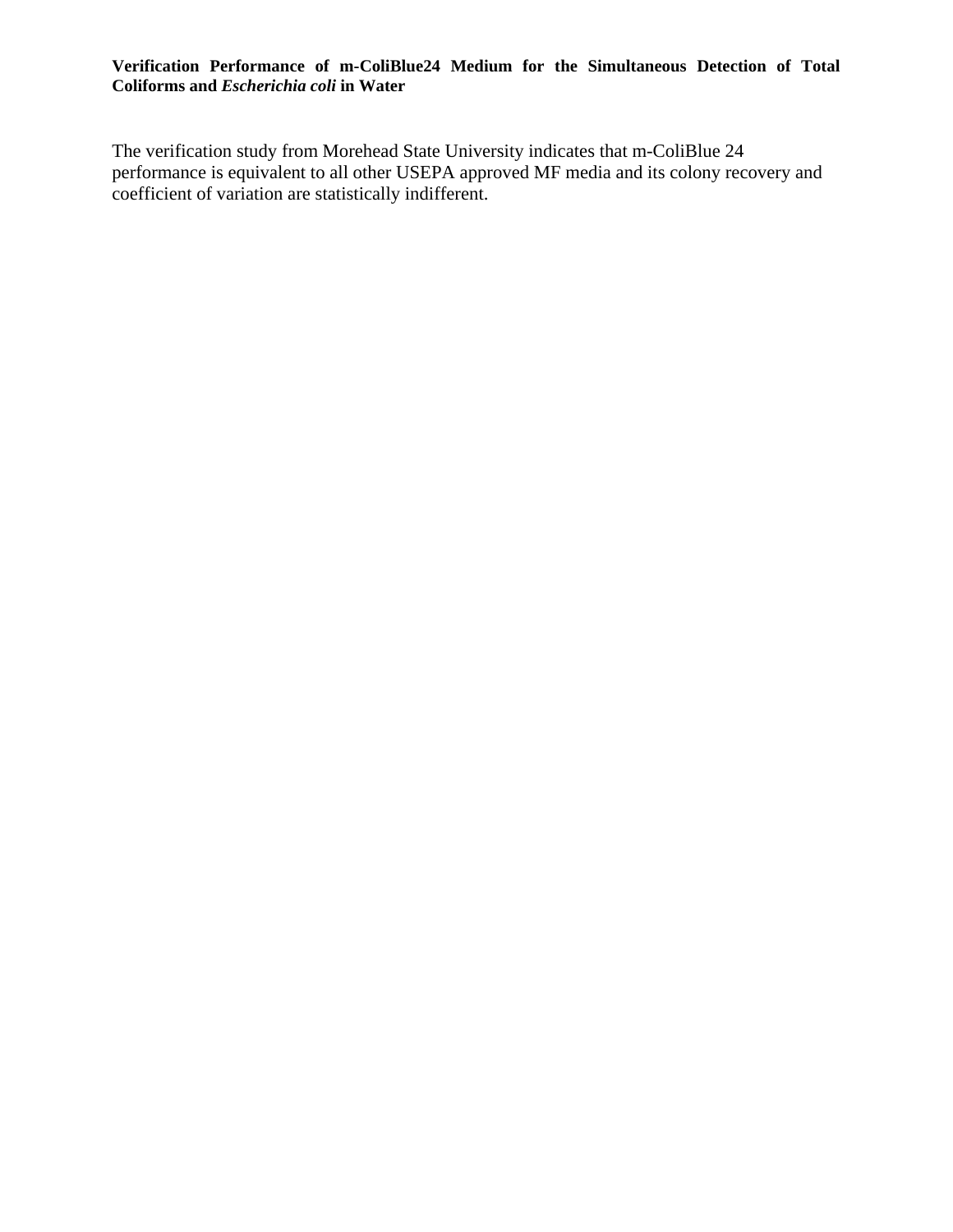| <b>Medium</b>  | E. coli<br>Count<br>Range<br>(CFU) | Initial $n$ | Final $n^2$ | $S_r^3$ | $RSD_r^4$ (%) |  |  |  |
|----------------|------------------------------------|-------------|-------------|---------|---------------|--|--|--|
| m-ColiBlue24   | <10                                | 20          | 20          | 0.13    | 29.6          |  |  |  |
| m-Endo         | <10                                | 20          | 20          | 0.41    | 49.0          |  |  |  |
| modified m-Tec | <10                                | 20          | 20          | 0.32    | 68.1          |  |  |  |
| MI             | <10                                | 20          | 20          | 0.22    | 82.7          |  |  |  |
| mFC/NA MUG     | <10                                | 20          | 20          | 0.23    | 51.4          |  |  |  |
|                |                                    |             |             |         |               |  |  |  |
| m-ColiBlue24   | $11 - 30$                          | 20          | 20          | 0.63    | 53.8          |  |  |  |
| m-Endo         | $11 - 30$                          | 20          | 20          | 0.53    | 40.4          |  |  |  |
| modified m-Tec | $11 - 30$                          | 20          | 20          | 0.47    | 39.9          |  |  |  |
| MI             | $11 - 30$                          | 20          | 20          | 0.52    | 47.4          |  |  |  |
| mFC/NA MUG     | $11 - 30$                          | 20          | 20          | 0.53    | 48.7          |  |  |  |
|                |                                    |             |             |         |               |  |  |  |
| m-ColiBlue24   | $>30$                              | 20          | 19          | 1.06    | 63.1          |  |  |  |
| m-Endo         | $>30$                              | 20          | 19          | 0.64    | 40.2          |  |  |  |
| modified m-Tec | $>30$                              | 20          | 20          | 1.16    | 66.6          |  |  |  |
| MI             | $>30$                              | 20          | 20          | 0.86    | 49.4          |  |  |  |
| mFC/NA MUG     | $>30$                              | 20          | 19          | 1.03    | 59.8          |  |  |  |

**Appendix A Verification of Performance Results1**

<sup>1</sup> The values are based on  $log_{10}$  transformed data  $2^2$  These values were obtained using the Grubbs  $\Omega$ 

<sup>2</sup> These values were obtained using the Grubbs Outlier Statistical Calculation

 $\frac{3}{5}$  S<sub>r</sub>, Single Operator Standard Deviation, a measure of repeatability

<sup>4</sup> RSD<sub>r</sub> (%), Single Operator Relative Standard Deviation (Coefficient of Variance), a measure of repeatability